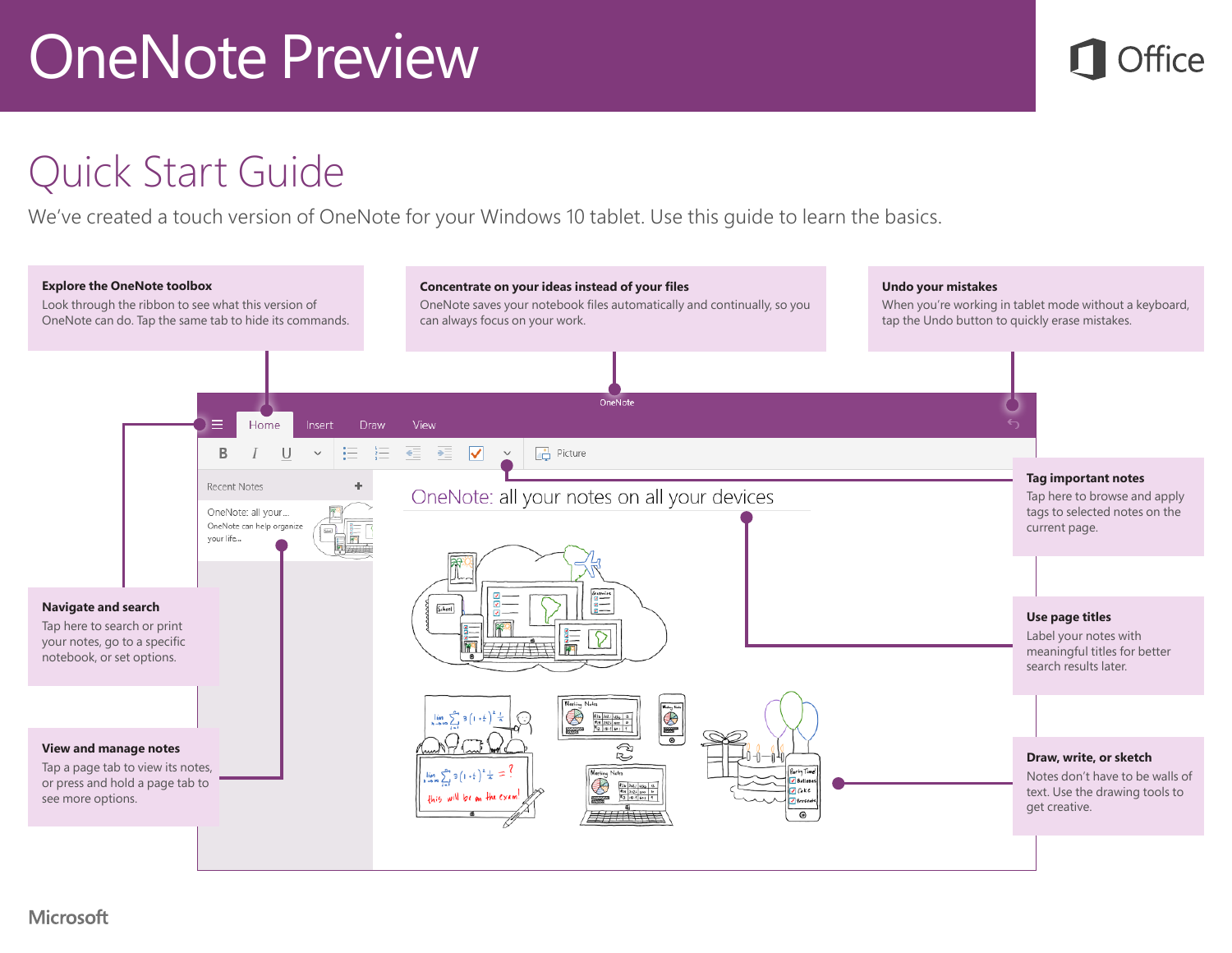#### Access your notes anywhere

What good are notes, plans, and ideas if they're trapped on a computer at home or at the office? Keep all of your notebooks available to you at every turn by signing into OneNote with your free Microsoft account when you first start the app.

| Add your Microsoft account                                              |      |        |
|-------------------------------------------------------------------------|------|--------|
| Add your Microsoft account                                              |      |        |
| We'll save this info so you can use your account with Windows Feedback. |      |        |
|                                                                         |      |        |
| Email address                                                           |      |        |
| Password                                                                |      |        |
| Sign up for a Microsoft account                                         |      |        |
|                                                                         |      |        |
|                                                                         | Save | Cancel |

#### Save your work automatically

OneNote automatically saves all of your changes as you work — so you never have to. Even when you close the app or your tablet goes to sleep, your notes are always saved, so you can continue right where you left off.

If you change your mind about recent edits, use the **Undo** icon near the upper right. If you have a keyboard attached, you can press CTRL+Z to do the same.

To manage your notes in the cloud, use any version of the OneDrive app to sign in and view your notebooks, or go to **www.onedrive.com** in any browser.

#### Jot down and recall with ease

OneNote never runs out of paper. To create new pages, tap the plus sign [**+**] at the top of the sidebar. In the **Recent Notes** list, tap the name of the page that you want to edit. To find other notes, tap the [ **≡** ] icon and type into the search box.

| $\equiv$ OneNote                | Home                                                                                     | Insert | Draw |
|---------------------------------|------------------------------------------------------------------------------------------|--------|------|
| Ω                               | $\Gamma$<br>в.                                                                           | $\sim$ |      |
| <b>Recent Notes</b>             | <b>Recent Notes</b>                                                                      |        |      |
| Notebooks<br>Michael's Notebook | Summer Vacation Planning<br>Renew passport<br>Buy travel charger<br>Forward mail service |        |      |
|                                 | Grocery List<br>Bread<br>Vegetables<br>Milk                                              |        |      |

## Right-click with your finger

Like all Office touch apps for Windows 10, OneNote gives you the option to work in tablet mode on the go, or in laptop mode when you have a mouse and keyboard attached. Haven't used the OneNote app on a tablet before? Don't be afraid to experiment!

Tap on a page or within a line of text to activate the cursor. Double-tap text to begin a selection, and then use the handles to extend it as needed. To right-click without a mouse, press and hold your finger on text or objects to open contextual menus that offer additional options and commands.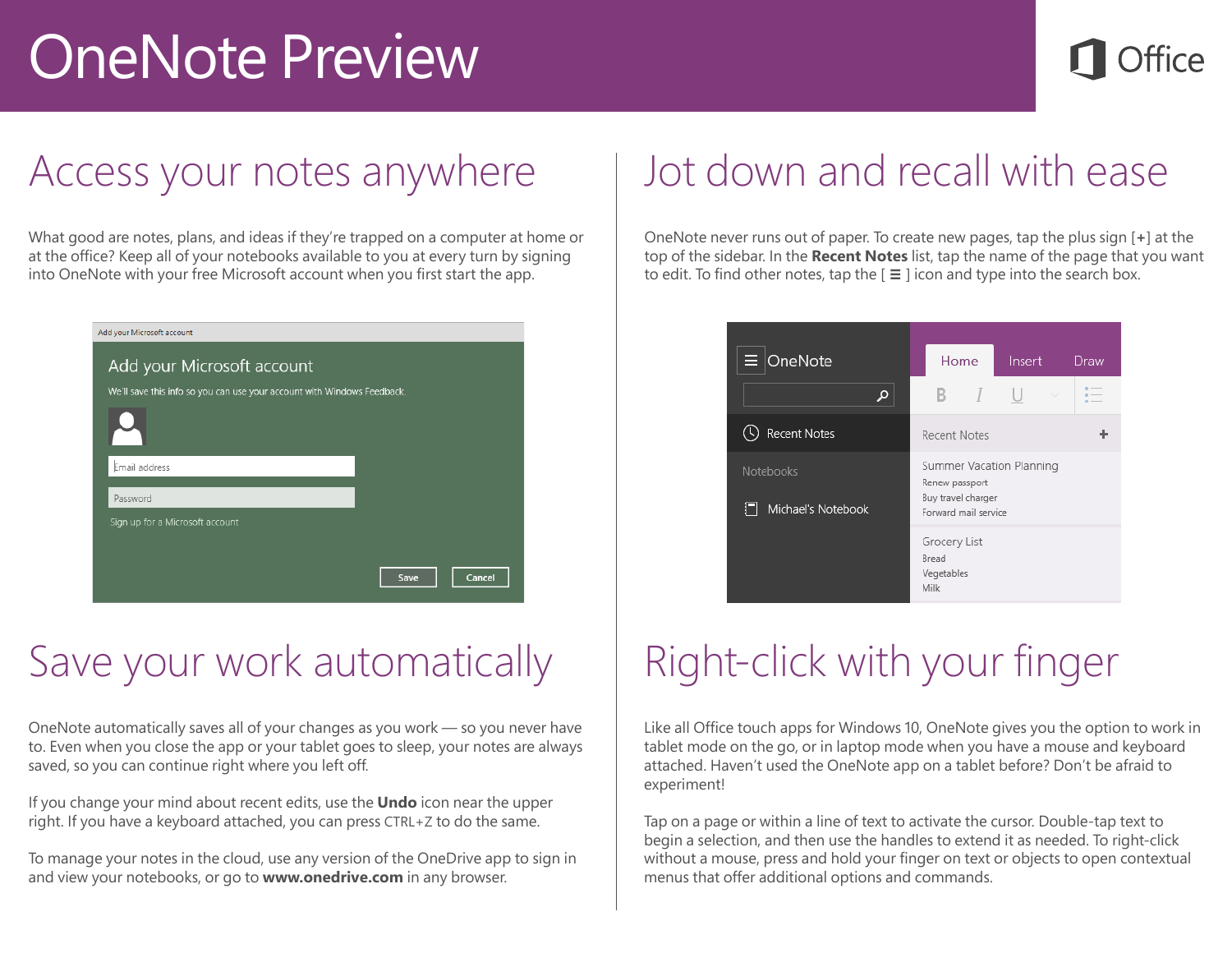### Write, sketch, or draw notes

While you can easily type notes with a traditional or on-screen keyboard, notes don't have to be walls of text. Express your ideas and plans creatively with the drawing tools and handwriting support that OneNote offers.



Tap the **Draw** tab and then select the pen or highlighter you want. Draw on your screen with your finger or a stylus, and then select, move, copy, or erase ink as needed. To fine-tune your drawing, change the width and color of the pen.

#### Use touch to zoom pages

If you've owned a touchscreen device for a while, you're probably used to zooming the screen as needed. OneNote supports pinch-zooming, but it's switched off to avoid frustration with accidental magnification while you draw with a pen.

| Use touch to zoom |  |
|-------------------|--|
| Off               |  |

If you want to pinch-zoom pages in your notebooks, tap the [ **≡** ] icon in the upper left, tap **Settings** near the bottom, and then tap **Options**, where you can turn on the **Use touch to zoom** option.

## Copy text from pictures

OneNote can recognize and copy text in pictures and screen captures. Insert the picture on any page in your notebook, press and hold the picture, tap the **Picture** menu, and then tap **Copy Text**. Now you can paste the text where you want it.



#### Organize information in tables

Whenever a spreadsheet might be overkill, you can use quick and easy tables in OneNote to make sense of any kind of information.



Tap **Insert** > **Table** to begin a table. Tap to select one of its cells, and then use the tools on the **Table** tab to insert, delete, or sort rows and columns. If you're using a keyboard, you can add additional columns or rows by pressing TAB and ENTER.